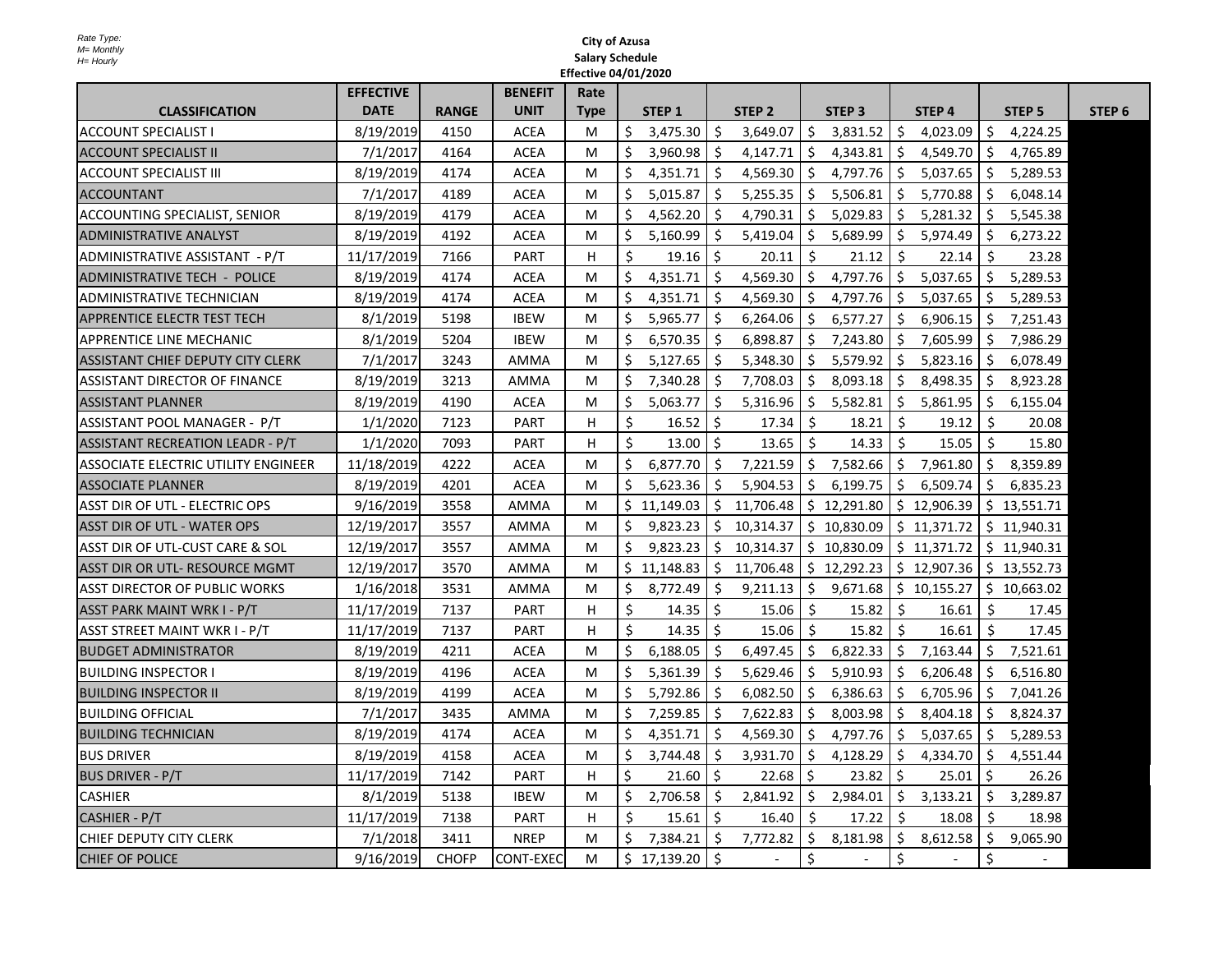|                                              | <b>EFFECTIVE</b> |               | <b>BENEFIT</b> | Rate        |             |                      |               |                |              |                          |              |                                        |         |                          |        |
|----------------------------------------------|------------------|---------------|----------------|-------------|-------------|----------------------|---------------|----------------|--------------|--------------------------|--------------|----------------------------------------|---------|--------------------------|--------|
| <b>CLASSIFICATION</b>                        | <b>DATE</b>      | <b>RANGE</b>  | <b>UNIT</b>    | <b>Type</b> |             | STEP 1               |               | STEP 2         |              | STEP <sub>3</sub>        |              | STEP 4                                 |         | STEP <sub>5</sub>        | STEP 6 |
| <b>CITY CLERK</b>                            | 7/1/1999         | 1102          | <b>ELECT</b>   | M           |             | 3,090.26             | $\mathsf{S}$  |                | Ş            |                          |              |                                        |         |                          |        |
| <b>CITY MANAGER</b>                          | 3/31/2018        | <b>CMGR</b>   | CONT-EXEC      | M           |             | \$17,833.34          | Ş             |                |              |                          |              |                                        |         |                          |        |
| <b>CITY TREASURER</b>                        | 7/1/1999         | 1103          | <b>ELECT</b>   | M           |             | 2,626.91             |               |                |              |                          |              |                                        |         |                          |        |
| <b>COMMUNITY IMPROVEMENT INSPECTR</b>        | 8/19/2019        | 4171          | <b>ACEA</b>    | M           |             | 4,301.78             |               | 4,516.87       | \$.          | 4,742.71                 |              | 4,979.85                               |         | 5,228.84                 |        |
| COMMUNITY IMPROVEMENT MGR                    | 7/1/2017         | 3370          | <b>AMMA</b>    | M           |             | 6,588.72             |               | 6,918.15       | $\varsigma$  | 7,264.07                 | $\varsigma$  | 7,627.29                               |         | 8,008.64                 |        |
| COMMUNITY RESOURCE SPEC P/T                  | 11/17/2019       | 7142          | <b>PART</b>    | H           |             | 21.60                |               | 22.68          |              | 23.82                    |              | 25.01                                  |         | 26.26                    |        |
| COMMUNITY RESOURCE SPECIALIST                | 8/19/2019        | 4158          | <b>ACEA</b>    | M           |             | 3,744.48             |               | 3,931.70       | $\varsigma$  | 4,128.29                 | S.           | 4,334.70                               |         | 4,551.44                 |        |
| <b>COMMUNITY SERVICE OFFICER</b>             | 8/19/2019        | 9164          | <b>CAPP</b>    | M           |             | 4,048.76             |               | 4,251.20       | $\varsigma$  | 4,463.76                 | $\zeta$      | 4,686.95                               |         | 4,921.29                 |        |
| COMMUNITY SERVICE OFFICER - FIELD            | 8/19/2019        | 9170          | <b>CAPP</b>    | M           |             | 4,251.20             |               | 4,463.76       | \$.          | 4,686.95                 | <sub>S</sub> | 4,921.30                               |         | 5,167.36                 |        |
| <b>COUNCILMEMBER</b>                         | 7/1/1999         | 1101          | <b>COUNCIL</b> | M           |             | 400.00               |               |                |              |                          |              |                                        |         |                          |        |
| <b>COURT LIAISON OFFICR</b>                  | 8/9/2017         | 9192          | <b>NREP</b>    | M           | $\varsigma$ | 5,328.75             | Ş             | 5,595.19       | $\varsigma$  | 5,874.95                 | $\varsigma$  | 6,168.69                               |         | 6,477.13                 |        |
| <b>CUST CARE OPERATIONS SUPERVSR</b>         | 8/1/2019         | 5203          | <b>IBEW</b>    | M           |             | 6,188.29             |               | 6,497.68       | $\mathsf{S}$ | 6,822.57                 | $\varsigma$  | 7,163.71                               |         | 7,521.89                 |        |
| <b>CUSTODIAN - P/T</b>                       | 1/1/2020         | 7120          | <b>PART</b>    | H.          |             | 13.13                | -S            | 13.79          |              | 14.48                    |              | 15.20                                  |         | 15.96                    |        |
| <b>CUSTOMER CARE LEAD</b>                    | 8/1/2019         | 5180          | <b>IBEW</b>    | M           | \$          | 4,990.25             |               | 5,239.76       | -Ş           | 5,501.75                 | $\mathsf{S}$ | 5,776.84                               |         | 6,065.68                 |        |
| <b>CUSTOMER SERVICE REP I</b>                | 8/1/2019         | 5154          | <b>IBEW</b>    | M           |             | 3,897.19             |               | 4,092.06       | S            | 4,296.66                 | S.           | 4,511.48                               |         | 4,737.06                 |        |
| <b>CUSTOMER SERVICE REP I - P/T</b>          | 11/17/2019       | 5154          | <b>PART</b>    | H.          |             | 22.48                |               | 23.61          |              | 24.79                    |              | 26.03                                  |         | 27.33                    |        |
| <b>CUSTOMER SERVICE REP II</b>               | 8/1/2019         | 5164          | <b>IBEW</b>    | M           |             | 4,291.11             |               | 4,505.67       | $\zeta$      | 4,730.94                 | $\zeta$      | 4,967.49                               |         | 5,215.87                 |        |
| <b>CUSTOMER SERVICE REP III</b>              | 8/1/2019         | 5174          | <b>IBEW</b>    | M           |             | $4,726.32$ $\mid$ \$ |               |                |              |                          |              | $4,962.64$   \$ 5,210.77   \$ 5,471.31 | $\zeta$ | 5,744.87                 |        |
| DEPARTMENT INTERN - P/T                      | 1/1/2020         | 7104          | <b>PART</b>    | H.          |             | 13.00                | -Ş            | 13.65          | -Ş           | 14.33                    |              | 15.05                                  |         | 15.80                    |        |
| <b>DEPUTY CITY CLERK I - P/T</b>             | 11/17/2019       | 7142          | <b>PART</b>    | H           |             | 21.60                |               | 22.68          |              | 23.82                    |              | 25.01                                  |         | 26.26                    |        |
| <b>DEPUTY CITY CLERK II</b>                  | 8/19/2019        | 4174          | <b>ACEA</b>    | M           | S.          | 4,351.71             |               | 4,569.30       | <sub>S</sub> | 4,797.76                 | $\mathsf{S}$ | 5,037.65                               |         | 5,289.53                 |        |
| <b>DEVELOPMENT SERVICES ASSISTANT</b>        | 8/19/2019        | 4174          | <b>ACEA</b>    | M           |             | 4,351.71             |               | 4,569.30       | $\varsigma$  | 4,797.76                 |              | 5,037.65                               |         | 5,289.53                 |        |
| <b>DIRECTOR OF ADMINISTRATIVE SERVICES</b>   | 8/20/2019        | <b>DIRFN</b>  | CONT-EXEC      | M           |             | 14,590.83            |               |                |              |                          |              |                                        |         |                          |        |
| DIRECTOR OF ECON & COMM DEV                  | 1/28/2019        | <b>ECDDIR</b> | CONT-EXEC      | M           |             | 13,166.67            | -S            |                |              | $\blacksquare$           |              |                                        |         | $\overline{\phantom{a}}$ |        |
| <b>DIRECTOR OF IT &amp; LIBRARY SVCS</b>     | 7/1/2016         | <b>DITLB</b>  | CONT-EXEC      | M           |             | 13,267.95            |               | $\blacksquare$ |              | $\overline{\phantom{a}}$ |              |                                        |         |                          |        |
| DIRECTOR OF PUB WORKS/CITY ENG               | 12/2/2019        | <b>PWDCE</b>  | CONT-EXEC      | M           |             | 13,333.33            | -Ş            |                |              |                          |              |                                        |         |                          |        |
| <b>DIRECTOR OF RECREATION &amp; FAM SVCS</b> | 1/3/2018         | <b>DREC</b>   | CONT-EXEC      | M           |             | \$12,176.67          | -S            |                |              |                          |              |                                        |         |                          |        |
| <b>DIRECTOR OF UTILITIES</b>                 | 8/13/2018        | <b>DUTIL</b>  | CONT-EXEC      | M           |             | \$16,568.33          |               |                |              |                          |              |                                        |         |                          |        |
| <b>ECONOMIC DEVELOPMENT SPECIALIST</b>       | 8/19/2019        | 4190          | <b>ACEA</b>    | M           |             | 5,063.77             |               | 5,316.96       | $\varsigma$  | 5,582.81                 | $\varsigma$  | 5,861.95                               |         | 6,155.04                 |        |
| <b>ELECTRIC CREW SUPERVISOR</b>              | 8/1/2019         | 5228          | <b>IBEW</b>    | M           |             | 9,264.57             |               | 9,727.80       |              | 10,214.19                | S.           | 10,724.90                              |         | 11,261.14                |        |
| ELECTRIC DISTRIBUTION SUPERVISOR             | 8/1/2019         | 5243          | <b>IBEW</b>    | M           |             | 10,144.70            |               | 10,651.94      | $\mathsf{S}$ | 11,184.53                | S.           | 11,743.76                              |         | 12,330.95                |        |
| <b>ELECTRIC TROUBLESHOOTER</b>               | 9/16/2019        | 5256          | <b>IBEW</b>    | M           |             | 8,422.33             |               | 8,843.45       |              | 9,285.62                 | $\mathsf{S}$ | 9,749.90                               |         | 10,237.40                |        |
| <b>ELECTRICAL ENGINEER</b>                   | 7/1/2017         | 3448          | <b>AMMA</b>    | M           | S.          | 7,532.91             |               | 7,909.54       | $\mathsf{S}$ | 8,305.03                 | $\mathsf{S}$ | 8,720.28                               |         | 9,156.28                 |        |
| <b>ELECTRICAL TEST TECHNICIAN</b>            | 8/1/2019         | 5213          | <b>IBEW</b>    | M           |             | 6,904.95             |               | 7,250.20       | -S           | 7,612.70                 | S.           | 7,993.35                               |         | 8,393.00                 |        |
| <b>ENGINEERING ASSISTANT</b>                 | 8/19/2019        | 4186          | <b>ACEA</b>    | M           |             | 4,875.00             |               | 5,118.75       |              | 5,374.69                 | S.           | 5,643.42                               |         | 5,925.59                 |        |
| <b>ENGINEERING ASSOCIATE</b>                 | 8/19/2019        | 4222          | <b>ACEA</b>    | M           | Ş           | 6,877.70             | $\mathcal{S}$ | 7,221.59       | -Ş           | 7,582.66                 | l Ş          | 7,961.80                               |         | 8,359.89                 |        |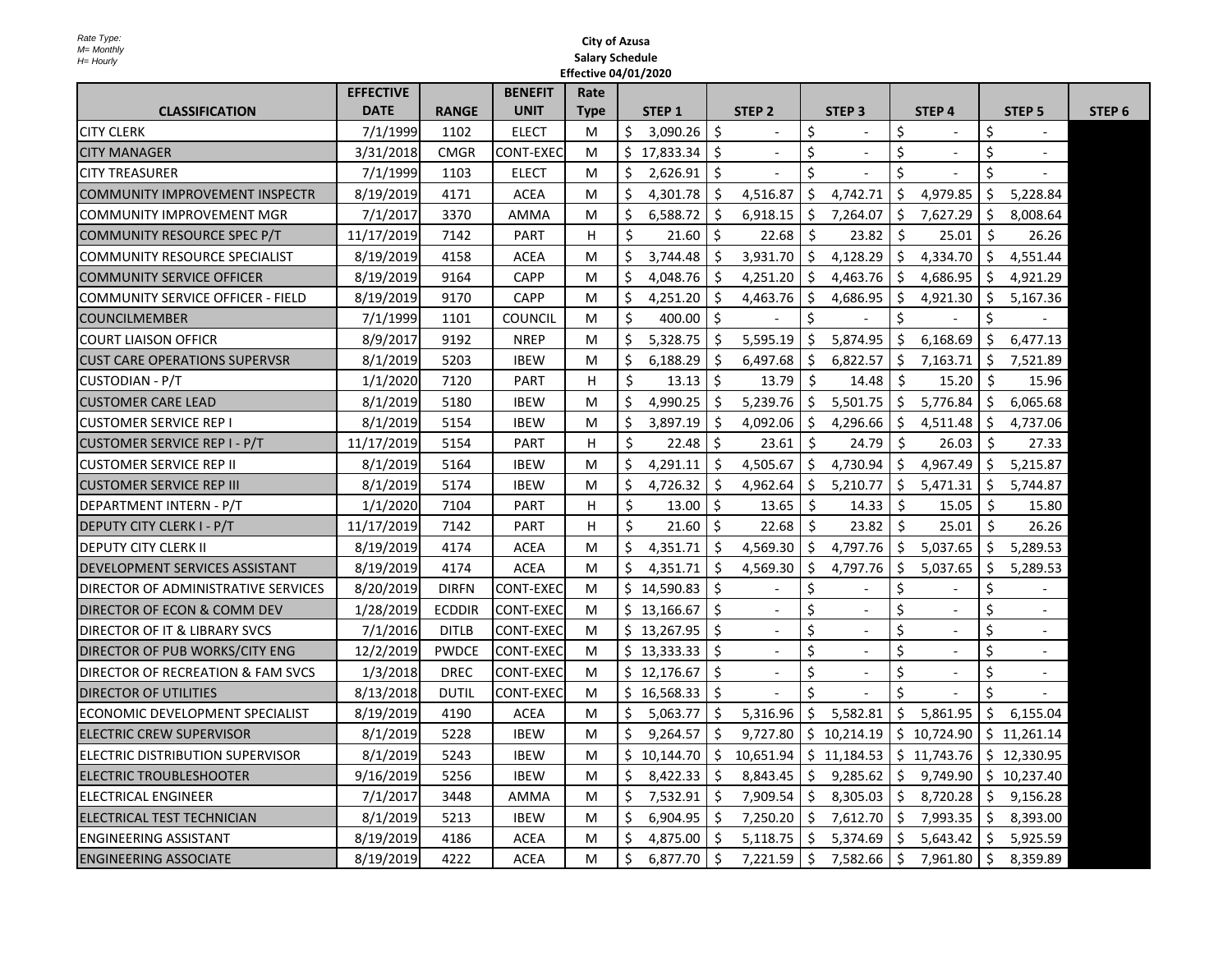|                                          | <b>EFFECTIVE</b> |              | <b>BENEFIT</b> | Rate        |              |          |     |              |              |                  |              |           |              |               |        |
|------------------------------------------|------------------|--------------|----------------|-------------|--------------|----------|-----|--------------|--------------|------------------|--------------|-----------|--------------|---------------|--------|
| <b>CLASSIFICATION</b>                    | <b>DATE</b>      | <b>RANGE</b> | <b>UNIT</b>    | <b>Type</b> |              | STEP 1   |     | STEP 2       |              | <b>STEP 3</b>    |              | STEP 4    |              | <b>STEP 5</b> | STEP 6 |
| <b>ENGINEERING TECHNICIAN</b>            | 8/19/2019        | 4165         | <b>ACEA</b>    | M           | \$           | 3,998.31 |     | 4,198.23     | $\varsigma$  | 4,408.14         | S.           | 4,628.54  |              | 4,859.97      |        |
| <b>ENVIRONMENTAL PROGRAMS MANAGER</b>    | 8/19/2019        | 3213         | <b>AMMA</b>    | M           | $\mathsf{S}$ | 7,340.28 |     | 7,708.03     | $\varsigma$  | 8,093.18         | $\mathsf{S}$ | 8,498.35  |              | 8,923.28      |        |
| <b>ENVIRONMENTAL PROGRAMS SPECIALIST</b> | 8/19/2019        | 3204         | <b>AMMA</b>    | M           |              | 6,481.21 |     | 6,804.85     | $\mathsf{S}$ | 7,144.62         | $\mathsf{S}$ | 7,500.61  |              | 7,874.24      |        |
| <b>EXEC ASSISTANT ADMIN SVCS DEPT</b>    | 8/10/2017        | 4179         | <b>NREP</b>    | M           | \$           | 4,562.20 |     | 4,790.31     |              | 5,029.83         | $\mathsf{S}$ | 5,281.32  |              | 5,545.38      |        |
| <b>EXEC ASSISTANT TO THE CITY MGR</b>    | 8/11/2017        | 4187         | <b>NREP</b>    | M           |              | 4,980.71 |     | 5,229.75     | <sub>S</sub> | 5,491.23         | <sub>S</sub> | 5,765.79  |              | 6,054.08      |        |
| <b>FACILITIES MAINTENANCE FOREMAN</b>    | 6/18/2019        | 8184         | <b>SEIU</b>    | M           |              | 4,931.88 |     | 5,178.47     | -S           | 5,437.40         | -S           | 5,709.27  |              | 5,994.73      |        |
| <b>FIELD SERVICE REPRESENTATIVE</b>      | 8/1/2019         | 5184         | <b>IBEW</b>    | M           | $\zeta$      | 5,207.07 |     | 5,467.42     | \$.          | 5,740.79         | S.           | 6,027.82  |              | 6,329.22      |        |
| <b>FIELD SERVICE SUPERVISOR</b>          | 8/1/2019         | 5194         | <b>IBEW</b>    | M           | $\varsigma$  | 5,738.15 |     | 6,025.05     | $\varsigma$  | 6,326.32         | <sub>S</sub> | 6,642.63  | <sup>S</sup> | 6,974.76      |        |
| HOME DELIVERED MEAL ASST - P/T           | 1/1/2020         | 7093         | <b>PART</b>    | H           |              | 13.00    |     | 13.65        | $\zeta$      | 14.33            |              | 15.05     |              | 15.80         |        |
| HOME DELIVERED MEAL MGR - P/T            | 1/1/2020         | 7119         | <b>PART</b>    | H           |              | 14.30    |     | 15.02        | $\zeta$      | 15.77            |              | 16.55     |              | 17.38         |        |
| <b>HR/RISK MGT ANALYST</b>               | 8/12/2017        | 4192         | <b>NREP</b>    | M           | \$           | 5,160.99 |     | 5,419.04     | $\varsigma$  | 5,689.99         | $\zeta$      | 5,974.49  |              | 6,273.22      |        |
| <b>HUMAN RESOURCES MANAGER</b>           | 8/20/2019        | 3213         | <b>NREP</b>    | M           | \$           | 7,340.28 |     | 7,708.03     | $\varsigma$  | 8,093.18         | $\zeta$      | 8,498.35  |              | 8,923.28      |        |
| <b>HUMAN RESOURCES TECHNICIAN</b>        | 8/19/2019        | 4174         | <b>NREP</b>    | M           | $\mathsf{S}$ | 4,351.71 |     | 4,569.30     | $\mathsf{S}$ | 4,797.76         | S.           | 5,037.65  |              | 5,289.53      |        |
| HUMAN RESOURCES TECHNICIAN - P/T         | 11/17/2019       | 4174         | <b>PART</b>    | H.          |              | 25.11    |     | 26.36        | -Ş           | 27.68            |              | 29.06     |              | 30.52         |        |
| <b>INFO TECH SYS &amp; NETWORK MGR</b>   | 3/11/2018        | 3531         | <b>AMMA</b>    | M           | $\varsigma$  | 8,772.49 |     | 9,211.13     | $\zeta$      | 9,671.68         | $\zeta$      | 10,155.27 | \$,          | 10,663.02     |        |
| <b>INFORMATION TECH ANALYST</b>          | 8/19/2019        | 4188         | <b>ACEA</b>    | M           | $\varsigma$  | 5,000.91 |     | 5,250.96     | $\zeta$      | 5,513.50         | $\varsigma$  | 5,789.18  |              | 6,078.64      |        |
| <b>INFORMATION TECH ANALYST P/T</b>      | 11/17/2019       | 4188         | <b>PART</b>    | H.          |              | 28.85    |     | 30.29        |              | 31.81            |              | 33.40     |              | 35.07         |        |
| <b>INSTRUCTOR GUARD - P/T</b>            | 1/1/2020         | 7109         | <b>PART</b>    | H           |              | 14.30    |     | 15.02        | $\zeta$      | 15.77            | $\varsigma$  | 16.55     |              | 17.38         |        |
| JAIL, FLEET & FACILITIES COORD           | 8/19/2019        | 9164         | <b>NREP</b>    | M           | Ş.           | 4,048.76 |     | 4,251.20     |              | 4,463.76         |              | 4,686.95  |              | 4,921.29      |        |
| <b>JUNIOR ACCOUNTANT</b>                 | 3/16/2020        | 4179         | <b>ACEA</b>    | M           | Ş.           | 4,562.20 |     | 4,790.31     | \$.          | 5,029.83         |              | 5,281.32  |              | 5,545.38      |        |
| <b>LIBRARIAN</b>                         | 8/19/2019        | 4175         | <b>ACEA</b>    | M           |              | 4,790.31 |     | 5,029.83     |              | 5,281.32         | $\zeta$      | 5,545.38  |              | 5,822.65      |        |
| LIBRARIAN - P/T                          | 11/17/2019       | 4175         | <b>PART</b>    | H.          |              | 27.64    |     | 29.02        |              | 30.47            |              | 31.99     |              | 33.59         |        |
| LIBRARY AIDE - P/T                       | 1/1/2020         | 7105         | <b>PART</b>    | H.          |              | 13.65    |     | 14.33        |              | 15.05            |              | 15.80     |              | 16.59         |        |
| <b>LIBRARY ASSISTANT III</b>             | 8/19/2019        | 4150         | <b>ACEA</b>    | M           |              | 3,475.30 |     | 3,649.07     | \$.          | 3,831.52         | $\varsigma$  | 4,023.09  |              | 4,224.25      |        |
| LIBRARY BOOKMOBILE DRIVER - P/T          | 1/1/2020         | 7116         | <b>PART</b>    | H.          |              | 15.02    |     | 15.77        |              | 16.55            |              | 17.38     |              | 18.25         |        |
| <b>LIBRARY CIRCULATION SUPERVISOR</b>    | 8/19/2019        | 4166         | ACEA           | M           |              | 4,052.40 |     | 4,255.02     | $\varsigma$  | 4,467.78         | $\varsigma$  | 4,691.17  | -S           | 4,925.72      |        |
| LIBRARY PAGE - P/T                       | 1/1/2020         | 7099         | <b>PART</b>    | H.          |              | 13.00    | \$, | 13.65        | $\zeta$      | 14.33            |              | 15.05     |              | 15.80         |        |
| <b>LIBRARY SERVICES MANAGER</b>          | 10/7/2019        | 3348         | <b>AMMA</b>    | M           | $\zeta$      | 6,634.12 |     | 6,965.83     | $\varsigma$  | 7,314.12         | $\mathsf{S}$ | 7,679.83  |              | 8,063.82      |        |
| LIFEGUARD - P/T                          | 1/1/2020         | 7099         | <b>PART</b>    | H.          |              | 13.65    |     | 14.33        |              | 15.05            |              | 15.80     |              | 16.59         |        |
| LINE MECHANIC                            | 8/1/2019         | 5218         | <b>IBEW</b>    | M           | \$           | 7,532.07 |     | 7,908.67     | $\varsigma$  | 8,304.11         | $\zeta$      | 8,719.32  |              | 9,155.27      |        |
| LIT SRV & ADLT ED COORD                  | 8/19/2019        | 4321         | <b>ACEA</b>    | M           | S            | 4,392.98 |     | 4,612.66     | S            | 4,843.26         | -S           | 5,085.42  |              | 5,339.69      |        |
| LIT SRV & ADLT ED COORD - P/T            | 11/17/2019       | 4321         | <b>PART</b>    | H.          |              | 25.34    |     | 26.61        | -Ş           | 27.94            |              | 29.34     |              | 30.81         |        |
| <b>LITERACY PROGRAM ASSISTANT</b>        | 8/19/2019        | 4320         | ACEA           | M           |              | 2,888.88 |     | 3,033.32     | $\zeta$      | 3,184.99         | S.           | 3,344.25  |              | 3,511.47      |        |
| LITERACY PROGRAM ASST - P/T              | 11/17/2019       | 4320         | <b>PART</b>    | H.          |              | 16.67    |     | 17.50        |              | 18.37            |              | 19.29     |              | 20.26         |        |
| <b>MANAGEMENT ANALYST</b>                | 8/15/2017        | 3295         | <b>NREP</b>    | M           |              | 4,955.10 |     | 5,264.80     |              | 5,574.48         | -S           | 5,884.17  |              | 6,193.89      |        |
| MANAGEMENT INTERN - P/T                  | 1/1/2020         | 7108         | <b>PART</b>    | H.          |              | 14.30    | -Ş  | $15.02$   \$ |              | $15.77 \mid \xi$ |              | 16.55     | -Ş           | 17.38         |        |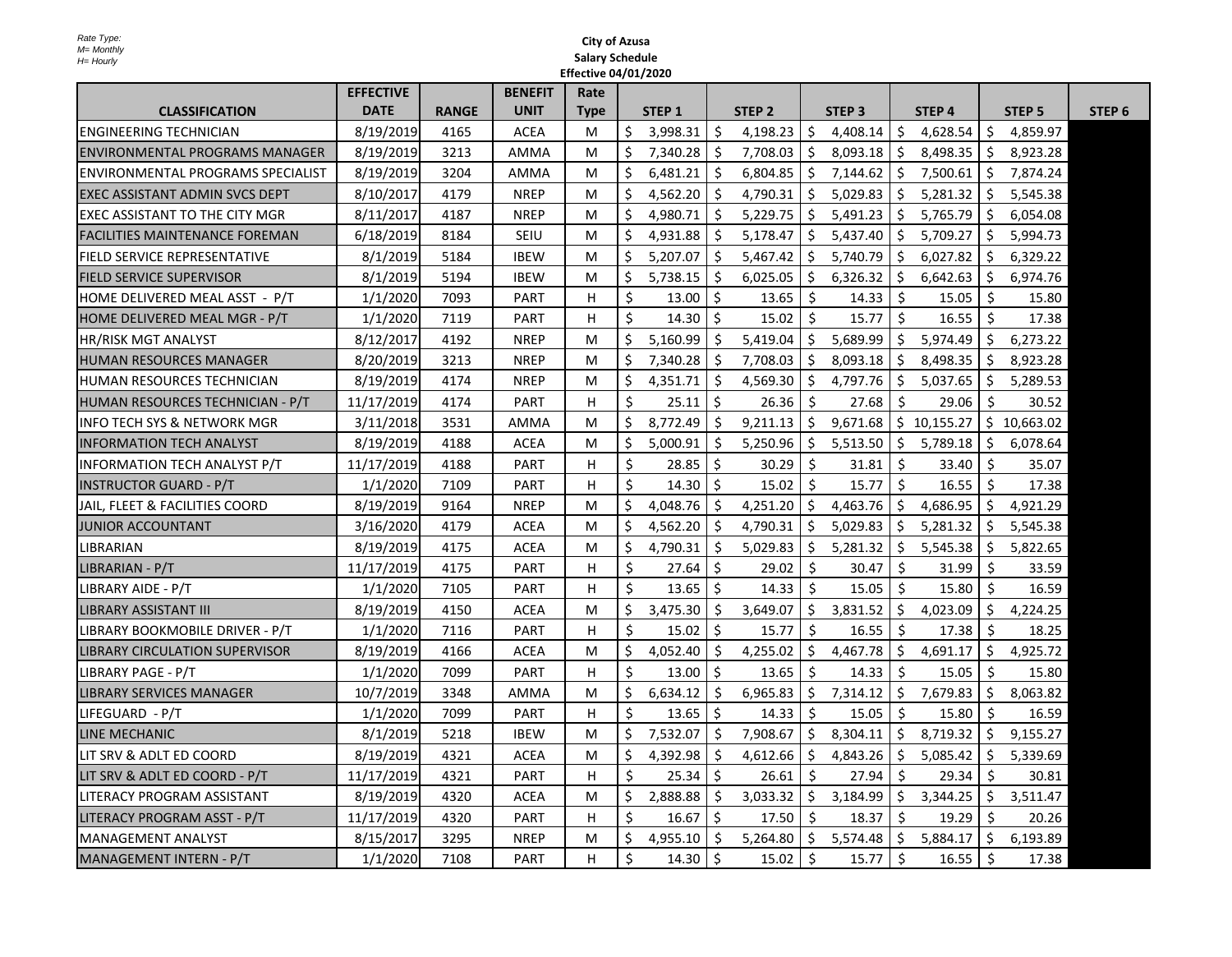|                                         | <b>EFFECTIVE</b> |              | <b>BENEFIT</b> | Rate        |              |                  |          |               |    |                            |              |             |              |           |                         |
|-----------------------------------------|------------------|--------------|----------------|-------------|--------------|------------------|----------|---------------|----|----------------------------|--------------|-------------|--------------|-----------|-------------------------|
| <b>CLASSIFICATION</b>                   | <b>DATE</b>      | <b>RANGE</b> | <b>UNIT</b>    | <b>Type</b> |              | STEP 1           |          | <b>STEP 2</b> |    | STEP <sub>3</sub>          |              | STEP 4      |              | STEP 5    | STEP 6                  |
| <b>MAYOR</b>                            | 7/1/1999         | 1101         | <b>COUNCIL</b> | M           | $\varsigma$  | 400.00           |          |               |    |                            |              |             |              |           |                         |
| <b>METER READER</b>                     | 8/1/2019         | 5179         | <b>IBEW</b>    | M           | $\varsigma$  | 4,960.75         | -Ş       | 5,208.79      |    | 5,469.23                   | -Ş           | 5,742.70    | S            | 6,029.83  |                         |
| METER READER - P/T                      | 11/17/2019       | 5179         | <b>PART</b>    | H           | $\varsigma$  | 28.62            | -S       | 30.05         |    | 31.55                      | <sub>S</sub> | 33.13       |              | 34.79     |                         |
| NEIGHBORHOOD SVCS COORDINATOR           | 7/1/2017         | 3210         | <b>AMMA</b>    | M           | $\varsigma$  | 5,841.62         |          | 6,133.20      |    | 6,440.95                   | $\varsigma$  | 6,762.13    |              | 7,099.42  |                         |
| OFC SP I/WTR DRGHT TECH - P/T           | 11/17/2019       | 4133         | <b>PART</b>    | H.          |              | 17.13            | -Ş       | 17.99         |    | 18.89                      | <sub>S</sub> | 19.83       |              | 20.82     |                         |
| <b>OFFICE SPECIALIST I</b>              | 8/19/2019        | 4133         | <b>ACEA</b>    | M           |              | 2,969.56         |          | 3,118.04      |    | 3,273.94                   | -S           | 3,437.64    |              | 3,609.52  |                         |
| OFFICE SPECIALIST I - P/T               | 11/17/2019       | 4133         | <b>PART</b>    | H           |              | 17.13            |          | 17.99         |    | 18.89                      |              | 19.83       |              | 20.82     |                         |
| <b>OFFICE SPECIALIST II</b>             | 8/19/2019        | 4143         | <b>ACEA</b>    | M           |              | 3,256.62         |          | 3,419.45      |    | 3,590.42                   | $\varsigma$  | 3,769.94    |              | 3,958.44  |                         |
| OFFICE SPECIALIST II - P/T              | 11/17/2019       | 4143         | <b>PART</b>    | M           | $\varsigma$  | 18.79            | -Ş       | 19.73         |    | 20.71                      | -Ş           | 21.75       |              | 22.84     |                         |
| PARK AMBASSADOR - P/T                   | 1/1/2020         | 7113         | <b>PART</b>    | M           | $\zeta$      | 13.00            | -Ş       | 13.65         |    | 14.33                      | -S           | 15.05       |              | 15.80     |                         |
| <b>PARK MAINT CREW SUPERVISOR</b>       | 8/19/2019        | 4184         | <b>ACEA</b>    | M           | \$           | 4,783.37         | -S       | 5,022.54      |    | 5,273.67                   | $\varsigma$  | 5,537.35    |              | 5,814.22  |                         |
| <b>PARK MAINT SUPERVISOR</b>            | 8/19/2019        | 4196         | <b>ACEA</b>    | M           | \$           | 5,361.39         |          | 5,629.46      |    | 5,910.93                   | \$.          | 6,206.48    |              | 6,516.80  |                         |
| <b>PARK MAINT WORKER I</b>              | 8/19/2019        | 4153         | <b>ACEA</b>    | M           | \$           | 3,573.73         | -S       | 3,752.42      |    | 3,940.04                   | $\zeta$      | 4,137.04    |              | 4,343.89  |                         |
| <b>PARK MAINT WORKER II</b>             | 8/19/2019        | 4163         | <b>ACEA</b>    | M           | \$           | 3,923.98         |          | 4,120.18      |    | 4,326.19                   | $\varsigma$  | 4,542.50    | <sub>S</sub> | 4,769.62  |                         |
| <b>PARK MAINT WORKER III</b>            | 8/19/2019        | 4174         | <b>ACEA</b>    | M           | $\varsigma$  | 4,351.71         |          | 4,569.30      |    | 4,797.76                   | \$.          | 5,037.65    |              | 5,289.53  |                         |
| <b>PAYROLL SPECIALIST</b>               | 2/18/2020        | 4174         | <b>ACEA</b>    | M           | \$           | 4,351.71         |          | 4,569.30      |    | 4,797.76                   | $\mathsf{S}$ | 5,037.65    |              | 5,289.53  |                         |
| <b>PLANNING MANAGER</b>                 | 10/1/2018        | 3436         | <b>AMMA</b>    | M           |              | 7,622.84         |          | 8,003.98      |    | 8,404.18                   | S.           | 8,824.37    |              | 9,265.59  |                         |
| <b>PLANNING TECHNICIAN</b>              | 8/19/2019        | 4165         | <b>ACEA</b>    | M           | $\varsigma$  | 3,998.31         | $\zeta$  |               |    | $4,198.23$   \$ $4,408.14$ |              | \$4,628.54  | $\zeta$      | 4,859.97  |                         |
| POLICE ADMINISTRATIVE SVC MGR/COR       | 2/18/2020        | 3412         | <b>AMMA</b>    | M           | $\varsigma$  | 8,204.39         |          | 8,614.61      |    | 9,045.34                   | -S           | 9,497.61    |              | 9,972.49  |                         |
| POLICE AIDE - P/T                       | 1/1/2020         | 7080         | <b>PART</b>    | H.          | $\varsigma$  | $13.10 \mid \xi$ |          | 13.75         |    | 14.44                      | \$.          | 15.16       |              | 15.92     |                         |
| <b>POLICE CAPTAIN</b>                   | 8/19/2019        | 3482         | <b>APMA</b>    | M           |              | \$12,155.60      | <b>S</b> | 12,763.38     | S  | 13,401.56                  |              | \$14,071.63 | S.           | 14,775.21 |                         |
| POLICE COMMUNICATION SUPRVISOR          | 8/16/2017        | 9195         | <b>NREP</b>    | M           | $\varsigma$  | 6,143.70         |          | 6,450.85      |    | 6,773.38                   | -Ş           | 7,112.05    |              | 7,467.66  |                         |
| <b>POLICE DEPT INFO SYS MANAGER</b>     | 2/26/2018        | 3345         | <b>AMMA</b>    | M           | $\zeta$      | 7,279.70         |          | 7,643.67      |    | 8,025.86                   | $\mathsf{S}$ | 8,427.16    |              | 8,848.50  |                         |
| <b>POLICE DISPATCHER</b>                | 8/19/2019        | 9166         | <b>CAPP</b>    | M           |              | 4,226.96         |          | 4,438.31      |    | 4,660.22                   | -Ş           | 4,893.23    |              | 5,137.90  |                         |
| <b>POLICE DISPATCHER - P/T</b>          | 11/17/2019       | 9166         | <b>PART</b>    | H           | $\varsigma$  | 24.39            | -Ş       | 25.61         |    | 26.89                      | -Ş           | 28.23       |              | 29.64     |                         |
| <b>POLICE LIEUTENANT</b>                | 8/19/2019        | 3423         | <b>APMA</b>    | M           |              | 10,241.08        |          | 10,753.15     | Ş. | 11,290.80                  | $\zeta$      | 11,855.34   | S.           | 12,448.11 |                         |
| <b>POLICE OFFICER</b>                   | 8/19/2019        | 6101         | <b>APOA</b>    | M           | $\mathsf{S}$ | 6,466.33         | -Ş       | 6,791.87      | Ş. | 7,134.55                   | -Ş           | 7,495.18    | <sub>S</sub> | 7,874.78  | \$8,268.52              |
| <b>POLICE OFFICER CORPORAL</b>          | 8/19/2019        | 6106         | <b>APOA</b>    | M           | \$           | 6,789.66         | -Ş       | 7,131.46      | -Ş | 7,491.28                   | \$           | 7,869.94    | $\zeta$      | 8,268.52  | $\varsigma$<br>8,681.95 |
| POLICE OFFICER RESERVE - LEVEL I - P/T  | 11/17/2019       | 6101R        | <b>PART</b>    | H           | $\varsigma$  | 37.31            |          |               |    |                            |              |             |              |           |                         |
| POLICE OFFICER RESERVE - LEVEL II - P/T | 11/17/2019       | 6184R        | <b>PART</b>    | H.          | $\varsigma$  | 30.46            |          |               |    |                            |              |             |              |           |                         |
| <b>POLICE OFFICER TRAINEE</b>           | 8/19/2019        | 6184         | <b>NREP</b>    | M           | $\varsigma$  | 5,279.65         |          | 5,543.63      |    | 5,820.81                   | $\zeta$      | 6,111.85    | $\varsigma$  | 6,417.45  |                         |
| <b>POLICE RECORDS SPECIALIST I</b>      | 8/19/2019        | 9140         | <b>CAPP</b>    | M           | $\mathsf{S}$ | 3,228.02         |          | 3,389.42      |    | 3,558.89                   | $\varsigma$  | 3,736.84    |              | 3,923.68  |                         |
| POLICE RECORDS SPECIALIST I - P/T       | 11/17/2019       | 9140         | <b>PART</b>    | H.          | $\varsigma$  | 18.62            |          | 21.48         |    | 22.56                      | \$.          | 23.68       |              | 24.87     |                         |
| <b>POLICE RECORDS SPECIALIST II</b>     | 8/19/2019        | 9150         | <b>CAPP</b>    | M           | \$           | 3,546.33         |          | 3,723.65      |    | 3,909.83                   | $\varsigma$  | 4,105.32    | <sub>S</sub> | 4,310.59  |                         |
| <b>POLICE RECORDS SPECIALIST III</b>    | 8/19/2019        | 9160         | <b>CAPP</b>    | M           |              | 3,870.20         |          | 4,063.71      |    | 4,266.90                   | $\mathsf{S}$ | 4,480.24    |              | 4,704.25  |                         |
| <b>POLICE RECORDS SUPERVISOR</b>        | 8/19/2019        | 9165         | <b>CAPP</b>    | M           | \$,          | 4,835.28         | -Ş       | 5,077.04      |    | 5,330.90                   | -Ş           | 5,597.44    |              | 5,877.31  |                         |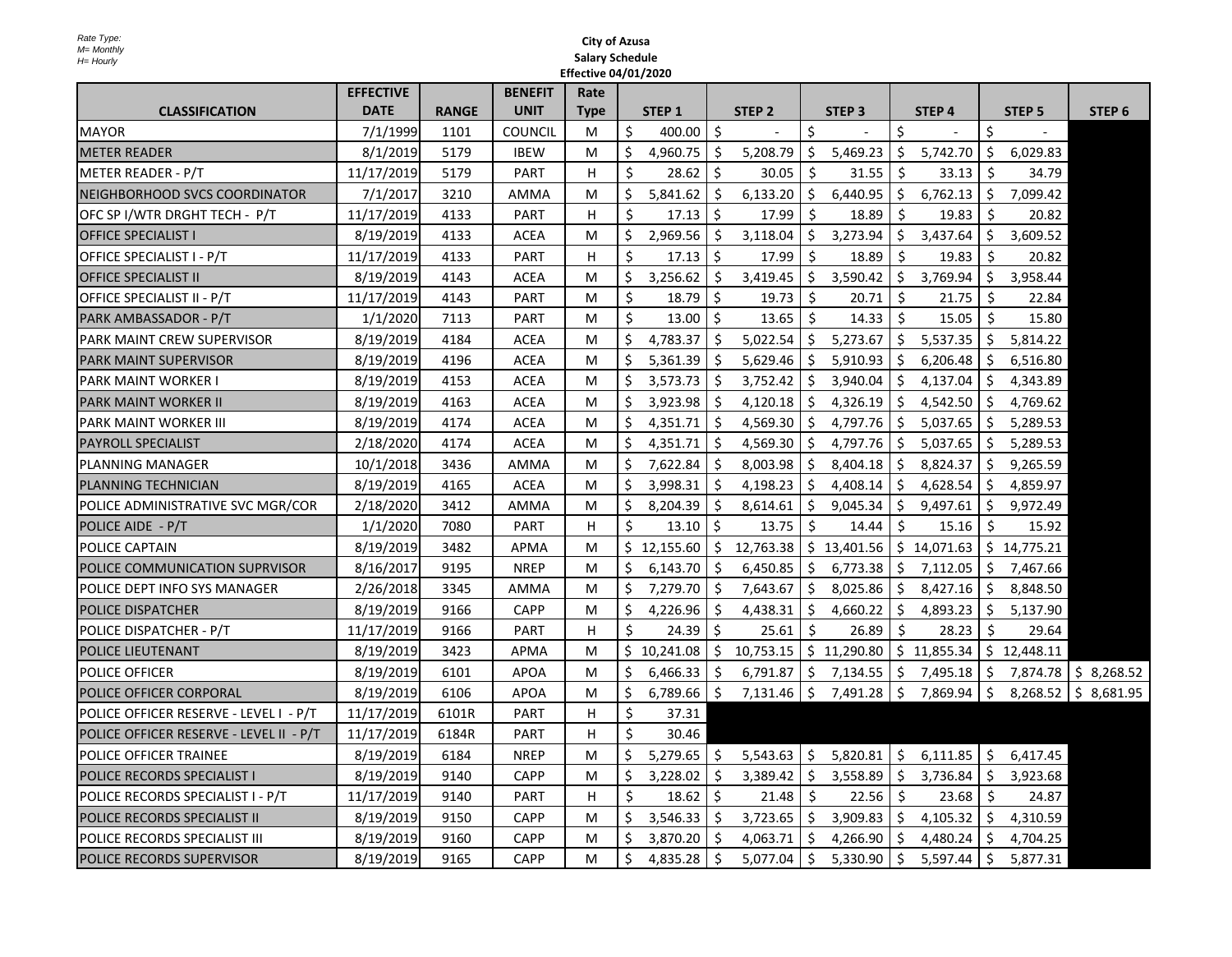|                                          | <b>EFFECTIVE</b> |              | <b>BENEFIT</b> | Rate        |              |              |              |          |               |               |              |           |             |                   |        |
|------------------------------------------|------------------|--------------|----------------|-------------|--------------|--------------|--------------|----------|---------------|---------------|--------------|-----------|-------------|-------------------|--------|
| <b>CLASSIFICATION</b>                    | <b>DATE</b>      | <b>RANGE</b> | <b>UNIT</b>    | <b>Type</b> |              | STEP 1       |              | STEP 2   |               | <b>STEP 3</b> |              | STEP 4    |             | STEP <sub>5</sub> | STEP 6 |
| <b>POLICE SERGEANT</b>                   | 8/19/2019        | 3416         | <b>APMA</b>    | M           | $\mathsf{S}$ | 8,581.43     |              | 9,010.51 |               | 9,461.04      | $\varsigma$  | 9,934.10  | $\varsigma$ | 10,430.80         |        |
| POLICE SERGEANT- RESERVE / P/T           | 11/17/2019       | 7175         | <b>PART</b>    | Н.          |              | 49.51        | \$,          | 51.98    |               | 54.58         |              | 57.31     |             | 60.18             |        |
| POOL MANAGER - P/T                       | 1/1/2020         | 7143         | <b>PART</b>    | H.          |              | 17.30        | -Ş           | 18.17    | <sub>S</sub>  | 19.08         |              | 20.03     |             | 21.03             |        |
| <b>POWER RESOURCES SCHEDULER</b>         | 8/19/2019        | 4238         | <b>ACEA</b>    | M           | \$           | 7,240.31     | <sup>S</sup> | 7,602.95 |               | 7,983.10      | $\zeta$      | 8,382.25  |             | 8,801.36          |        |
| <b>PROP, EVID &amp; CRIME SCENE TECH</b> | 8/18/2017        | 9191         | <b>NREP</b>    | M           |              | 5,160.99     |              | 5,419.04 |               | 5,689.99      |              | 5,974.49  |             | 6,273.22          |        |
| <b>PUBLIC WORKS INSPECTOR</b>            | 6/18/2019        | 8203         | <b>SEIU</b>    | M           |              | 5,302.79     |              | 5,567.93 |               | 5,846.33      | <sub>S</sub> | 6,138.64  |             | 6,445.57          |        |
| <b>PUBLIC WORKS PROJECT MANAGER</b>      | 11/18/2019       | 4222         | <b>ACEA</b>    | M           |              | 6,877.70     |              | 7,221.59 |               | 7,582.66      | -\$          | 7,961.80  |             | 8,359.89          |        |
| <b>PUBLIC WORKS SUPERINTENDENT</b>       | 3/18/2019        | 3435         | <b>AMMA</b>    | M           |              | 7,259.85     | -Ş           | 7,622.83 |               | 8,003.98      | $\varsigma$  | 8,404.18  |             | 8,824.37          |        |
| <b>PUBLIC WORKS SUPERVISOR</b>           | 6/18/2019        | 8204         | <b>SEIU</b>    | M           |              | 5,809.52     | -Ş           | 6,100.00 |               | 6,405.00      | -Ş           | 6,725.25  |             | 7,061.51          |        |
| <b>PURCHASING AGENT</b>                  | 8/1/2019         | 5187         | <b>IBEW</b>    | M           | $\zeta$      | 5,423.33     |              | 5,694.49 |               | 5,979.21      | $\varsigma$  | 6,278.18  |             | 6,592.08          |        |
| <b>IREC SUPER- PARKS OPERATIONS</b>      | 12/19/2017       | 3365         | <b>AMMA</b>    | M           |              | 6,450.85     |              | 6,773.38 |               | 7,112.05      | $\mathsf{S}$ | 7,467.66  |             | 7,841.04          |        |
| <b>REC SUPER- PROGRAMS &amp; SVCS</b>    | 12/19/2017       | 3365         | <b>AMMA</b>    | M           |              | 6,450.85     |              | 6,773.38 | $\mathcal{S}$ | 7,112.05      | -S           | 7,467.66  |             | 7,841.04          |        |
| <b>RECEPTIONIST - P/T</b>                | 11/17/2019       | 4143         | <b>PART</b>    | H           |              | 18.79        | $\varsigma$  | 19.73    |               | 20.71         |              | 21.75     |             | 22.84             |        |
| <b>RECREATION AIDE - P/T</b>             | 1/1/2020         | 7063         | <b>PART</b>    | H           |              | 13.00        | $\varsigma$  | 13.65    |               | 14.33         |              | 15.05     | S           | 15.80             |        |
| <b>RECREATION COORDINATOR</b>            | 8/19/2019        | 4151         | ACEA           | M           | $\varsigma$  | 3,553.80     | -S           | 3,731.50 | \$.           | 3,918.08      | \$.          | 4,113.98  | <b>S</b>    | 4,319.68          |        |
| <b>RECREATION COORDINATOR - P/T</b>      | 11/17/2019       | 7141         | <b>PART</b>    | H.          |              | 20.50        | <sup>S</sup> | 21.53    |               | 22.60         |              | 23.73     |             | 24.92             |        |
| <b>RECREATION LEADER - P/T</b>           | 1/1/2020         | 7112         | <b>PART</b>    | H.          |              | 13.65        |              | 14.33    |               | 15.05         |              | 15.80     |             | 16.59             |        |
| <b>RECREATION SUPERVISOR</b>             | 8/19/2019        | 4197         | <b>ACEA</b>    | M           |              | 5,363.38     |              | 5,631.56 | \$            | 5,913.16      | $\zeta$      | 6,208.82  |             | 6,519.26          |        |
| <b>SENIOR ACCOUNTANT</b>                 | 8/19/2019        | 4211         | ACEA           | M           |              | 6,188.05     |              | 6,497.45 |               | 6,822.33      | -S           | 7,163.44  |             | 7,521.61          |        |
| <b>SENIOR ADMINISTRATIVE TECHNICIAN</b>  | 8/19/2019        | 4179         | <b>ACEA</b>    | M           | \$.          | 4,562.20     | -Ş           | 4,790.31 |               | 5,029.83      | $\mathsf{S}$ | 5,281.32  |             | 5,545.38          |        |
| <b>SENIOR COMMUNITY IMPROVM'T INSP</b>   | 8/19/2019        | 4172         | ACEA           | M           | Ş.           | 5,177.93     |              | 5,436.83 |               | 5,708.67      | -Ş           | 5,994.10  | <b>S</b>    | 6,293.81          |        |
| <b>SENIOR ELECTRIC TEST TECHNCIAN</b>    | 8/1/2019         | 5223         | <b>IBEW</b>    | M           | \$.          | 7,613.05     |              | 7,993.69 |               | 8,393.39      | $\mathsf{S}$ | 8,813.06  |             | 9,253.71          |        |
| <b>SENIOR ELECTRICAL ENGINEER</b>        | 7/1/2017         | 3515         | <b>AMMA</b>    | M           |              | 8,706.57     | -S           | 9,141.91 |               | 9,598.99      | -S           | 10,078.92 |             | 10,582.89         |        |
| <b>SENIOR INFO TECH ANALYST</b>          | 8/19/2019        | 4214         | <b>ACEA</b>    | M           |              | 6,217.25     |              | 6,528.11 |               | 6,854.52      | -Ş           | 7,197.24  |             | 7,557.11          |        |
| SENIOR INSTRUCTOR GUARD - P/T            | 1/1/2020         | 7110         | <b>PART</b>    | H           |              | 15.73        | Ş            | 16.52    |               | 17.34         |              | 18.21     | \$,         | 19.12             |        |
| <b>SENIOR LIBRARIAN TECH SVCS</b>        | 10/7/2019        | 4185         | <b>ACEA</b>    | M           |              | 5,281.31     |              | 5,545.38 |               | 5,822.65      | $\mathsf{S}$ | 6,113.78  | -S          | 6,419.47          |        |
| <b>SENIOR LIBRARIAN YOUTH SERVICES</b>   | 10/7/2019        | 4185         | <b>ACEA</b>    | M           |              | 5,281.31     |              | 5,545.38 |               | 5,822.65      | \$.          | 6,113.78  |             | 6,419.47          |        |
| <b>SENIOR MGMT ANALYST</b>               | 7/1/2017         | 3306         | <b>AMMA</b>    | M           |              | 5,450.62     |              | 5,729.88 |               | 6,131.93      | \$.          | 6,472.61  |             | 6,813.26          |        |
| SENIOR MGMT ANALYST - CMO                | 8/19/2017        | 3306         | <b>NREP</b>    | M           |              | 5,450.62     |              | 5,729.88 |               | 6,131.93      | -Ş           | 6,472.61  |             | 6,813.26          |        |
| <b>SENIOR OFFICE SPECIALIST</b>          | 8/19/2019        | 4158         | <b>ACEA</b>    | M           |              | 3,744.48     |              | 3,931.70 |               | 4,128.29      | $\varsigma$  | 4,334.70  | S           | 4,551.44          |        |
| SENIOR OFFICE SPECIALIST - P/T           | 11/17/2019       | 4158         | <b>PART</b>    | H.          |              | 21.60        | \$,          | 22.68    |               | 23.82         |              | 25.01     | -S          | 26.26             |        |
| <b>SENIOR PAYROLL SPECIALIST</b>         | 2/18/2020        | 4179         | <b>ACEA</b>    | M           | \$.          | 4,562.20     | <sub>S</sub> | 4,790.31 |               | 5,029.83      | -Ş           | 5,281.32  |             | 5,545.38          |        |
| <b>SENIOR PLANNER</b>                    | 8/19/2019        | 4207         | <b>ACEA</b>    | M           |              | 6,149.30     |              | 6,456.77 |               | 6,779.61      | <sub>S</sub> | 7,118.59  |             | 7,474.52          |        |
| <b>SENIOR POWER RESOURCES COORD</b>      | 12/19/2017       | 3450         | <b>AMMA</b>    | M           | Ş.           | 7,602.32     |              | 7,982.44 |               | 8,381.56      | $\mathsf{S}$ | 8,800.64  |             | 9,240.99          |        |
| <b>SENIOR POWER RESOURCES PLANNER</b>    | 12/19/2017       | 3460         | <b>AMMA</b>    | M           |              | 8,534.32     | $\mathsf{S}$ | 8,961.05 |               | 9,409.10      | -Ş           | 9,879.18  |             | 10,373.14         |        |
| SENIOR RECREATION LEADER - P/T           | 11/17/2019       | 7148         | <b>PART</b>    | M           |              | $16.01$   \$ |              | 16.81    | -Ş            | 17.65         |              | 18.53     | -Ş          | 19.46             |        |